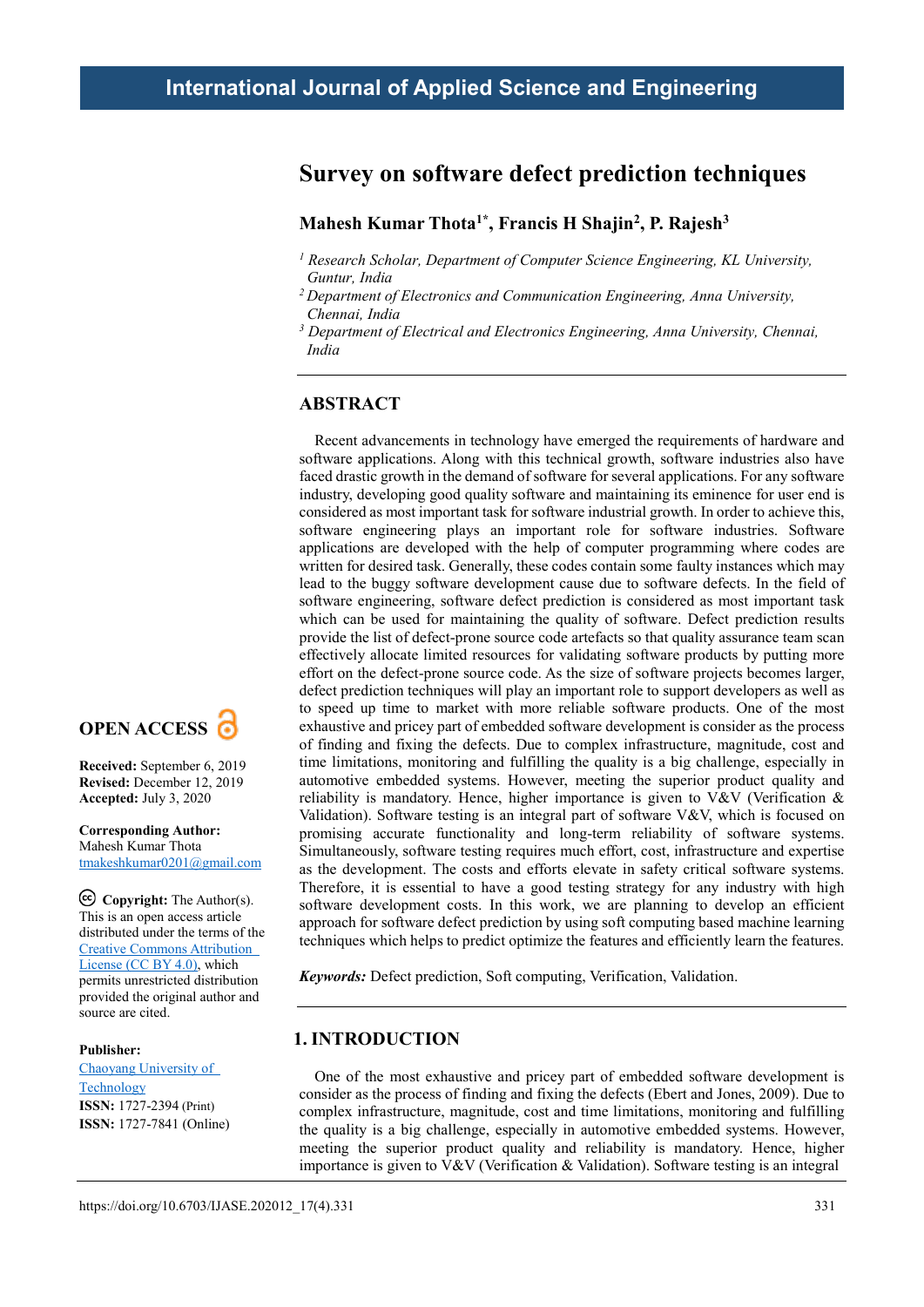*Thota et al., International Journal of Applied Science and Engineering,* 17(4), 331–344

part of software V&V, which is focused on promising accurate functionality and long-term reliability of software systems. Simultaneously, software testing requires much effort, cost, infrastructure and expertise as the development (Lemos et al., 2015). The costs and efforts elevate in safety critical software systems. Therefore, it is essential to have a good testing strategy for any industry with high software development costs.

Nowadays, the growth of the software industry is huge and more sophisticated. Therefore, anticipating the reliability of the software is an important task in software development process (Roy et al., 2014). A software bug is a defective behavior of the software system which arises due to definite and possible violation of security policies during the application runtime. It is mainly caused by improper development or erroneous specification of the software system (Ghaffarian and Shahriari, 2017). According to ref. of Abaei and Selamat (2014), analysis and prediction of defects are essential to serve three important requirements. First, it helps in assessing the progress of the project and assists in scheduling testing process by the project manager. Second, it helps in investigating the quality of the product. Lastly, it improves the reliability and functionality of the product. The fault-prone modules can be identified by distinct metrics, which have been reported by the previous fault prediction. Some of the crucial information, such as number of faults, location, severity, and distribution of defects are extracted to enhance the efficiency of testing process. It further helps in improving the software quality of the upcoming software release. The two main advantages of software fault prediction are, enhancement of the overall testing process by emphasizing on fault-prone modules, identification of the refactoring candidates which are rendered as most likely to undergo fault (Catal, 2014).

The models used for Software engineering cost and schedules, their estimation, etc., are implemented for several reasons which are,

- Budgeting: It is the first and foremost implication, but it is not the only purpose. The most important factor is "overall accuracy of the system".
- Project planning and control: It is yet another critical feature to offer cost and scheduling estimations with respect to modules, stage and process.
- Tradeoff and risk analysis: It involves the supplementary capability to focus on the project scheduling and costs involved in the project decisions (staffing, scoping, tools, reuse, etc.).
- Software improvement investment analysis: In involves the additional cost and efforts required for other strategies, such as recycling, tools, inventory, process maturity, etc.

In software programming, defect analysis and prediction can decisively determine potential bugs in the software and helps in discovering the modules which are more vulnerable to such problems. It can assist the engineers to allocate constrained resources to those modules of the software framework, which are more liable to be affected by bugs. Constructing a defect prediction models for a software framework is helpful for numerous of developmental or maintenance activities, for example, software quality assessment and monitoring quality assurance (QA).

The significance of defect prediction has propelled various scholars and engineers to characterize distinctive kinds of models or indicators that portray different parts of programming quality. Most research generally evaluates this issue as supervised learning problems and the results of those defect prediction models is dependent on the previous defect information. To be precise, a predictor model is built based on the training data obtained from the previous defects seen in past software releases. This defect predictor's can be used to defect bugs in upcoming software projects or to cross-validate on the same data set (He et al., 2012), also known as Within-Project Defect Prediction (WPDP). Zimmermann et al. (2009) expressed that the performance of defect prediction models can be better, if there are adequate quantity of information accessible to train the models. Nevertheless, this type of information is not available for freshly started projects. Therefore, high precision in defect prediction process in such projects become extremely difficult, sometimes implausible. However, there are little open-source information on defect datasets, such PROMISE (Wang and Li, 2010), Apache (Ghotra et al., 2015) and Eclipse (Ryu et al., 2016), which can be used to train the defect predictors.

To overcome such challenges, few engineers and scholars have made an attempt to apply the predictors from one project, on to a different one (Li et al., 2017; Lu et al., 2015). This process of using information between different projects to construct defect models is generally termed as Cross-Project Defect Prediction (CPDP). It involves the process of implementing a predictor model in a project, which was built for some other project.

The choice of training samples relies upon the distributional attributes of datasets. Few experimental examinations assessed the practical advantages of crossproject defect predictors with various programming metric, such as, process measurements, static code metrics, system metrics, etc., (Li et al., 2017; Lu et al., 2015), and how to uses such metrics in a complementary way (Zimmermann et al., 2009). Even though, several attempts are established for the implementation of CPDP, it is still not well developed, and suffers from poor performance in practice (Rahman et al., 2012). Besides, no definitive information is available on how the defect predictors amongst WPDP and CPDP are sanely selected, when there are no proper historical data on the project. In general, several type of software metrics, for example, history of code change, static code metrics, network metrics, process metrics (He et al., 2013), etc., are used for building defect predictors for various types of fault detection (Radjenović et al., 2013).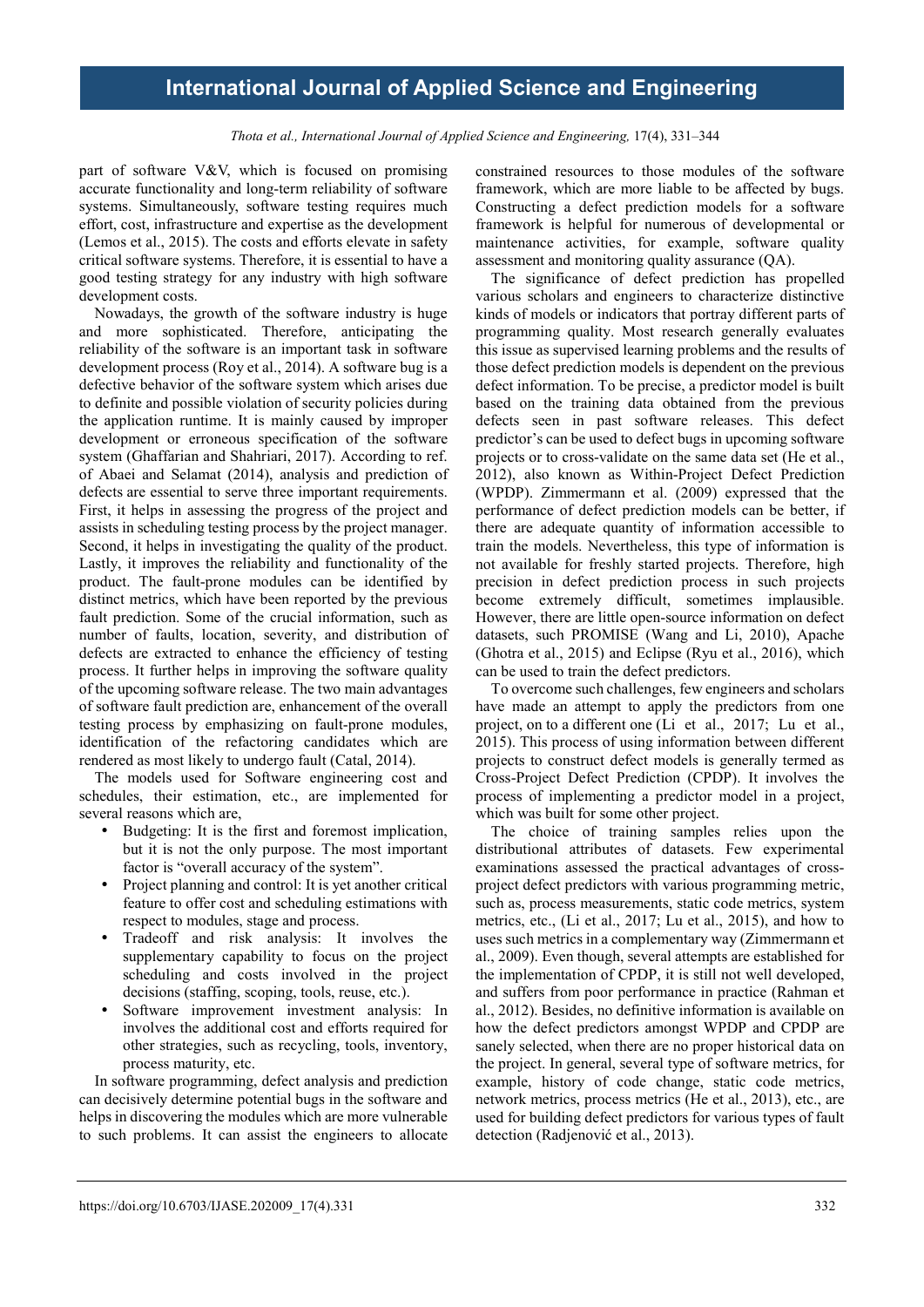

*Thota et al., International Journal of Applied Science and Engineering,* 17(4), 331–344

**Fig. 1.** Software defect prediction techniques

All current defect prediction models are constructed on the sophisticated amalgamation of programming metrics, with which a defect predictor can generally attain good level of precision. Nevertheless, few feature selection algorithms such as principal component analysis (PCA), can greatly lower the amount of data dimensions (He et al., 2015; Wu et al., 2017; Wang et al., 2013), they still result in a timeconsuming process. Can a compromise solution be found, which can attain a tradeoff between cost and accuracy? As it were, would we be able to build a generic universal predictor with hand few of metrics, such as Lines of Code (LOC), which can attain accurate results in comparison to other complex prediction models? Apart from choosing a proper software metric, there are numerous classifiers available at disposal, such as Naive Bayes (Zhang et al., 2016), J48 (Song et al., 2006), Support Vector Machine (SVM) (Xia et al., 2016), Logistic Regression (Li et al., 2014), and Random Tree (Staron and Meding, 2008), etc. Apart from these, there are a few improved classifiers (Rana et al., 2013) and hybrid classifiers (Gondra, 2008) which are known to effectively improve classification results.

#### 1.1 Software Defect Prediction Techniques

To foresee the quantity of flaws anticipated that would be found in a product module/venture or to group which modules are likely to be imperfect, Programming Defect Prediction (PDP) systems are utilized. Various distinctive strategies have been utilized for characterization /anticipating absconds; they can be extensively gathered into methods that are utilized to foresee if or not a given programming ancient rarity is probably going to contain a deformity (Classification) and procedures utilized for

foreseeing anticipated that number of imperfections would be found in a given programming antique (Prediction) and Fig. 1 outlines normally utilized programming imperfection forecast methods clustered by the reason –fault check expectation or defect inclined arrangement.

In an investigation by Staron and Meding (Rajbahadur et al., 2017), professional views were utilized and their execution contrasted with other information based models. Author's former works establishes the long term analytical power of SRGMs (Software Reliability Growth Models) within the automotive realm indicating their utility in analyzing or predicting fault and consistency. To categorize the software modules which are likely to be defective or to analyze the compactness of software defect, various software modules related to code features like complexity, size etc., has been utilized effectively.

Techniques that utilize code and modify measurements as sources of info and utilize machine learning strategies for categorizing and predicting have additionally been examined by Iker Gondra (Kim et al., 2011) and Xie et al. (2011). Pertinence of different strategies for programming imperfection forecasts over the life cycle periods of programming advancement and the attributes of every strategy are shown in Table 1.

#### 1.2 Techniques for Defect Classification

Software defect classification is another important technique of defect prediction. These models strive to identify fault-prone software modules using variety of software project and product attributes. In general, defect classification models are implemented at lower granularity levels, more predominantly at file and class level. Hence,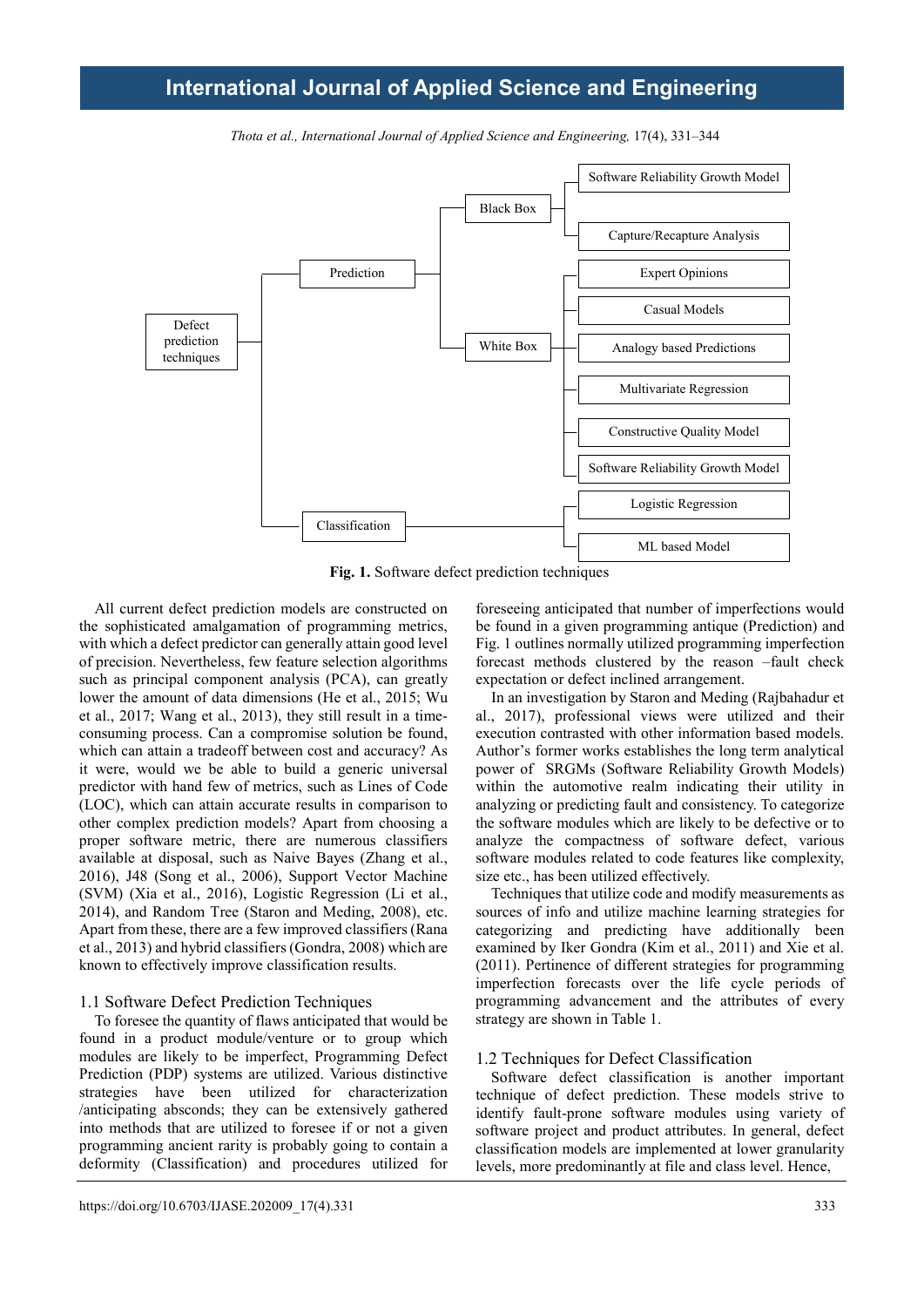| Table 1. Different strategies for programming imperfection forecasts |                                                    |                                                                                                      |  |  |  |  |
|----------------------------------------------------------------------|----------------------------------------------------|------------------------------------------------------------------------------------------------------|--|--|--|--|
| Method                                                               | Input data required                                | Advantages and limitations                                                                           |  |  |  |  |
| Causal                                                               | Inputs about estimated size,                       | Causal models biggest advantage is that they can be                                                  |  |  |  |  |
| Models                                                               | complexity, qualitative inputs on                  | applied very early in the development process. Possible                                              |  |  |  |  |
|                                                                      | planned testing and quality                        | to analyse what-if scenarios to estimate output quality                                              |  |  |  |  |
|                                                                      | requirements                                       | or level of testing needed to meet desired quality goals.                                            |  |  |  |  |
| Expert                                                               | Domain experience (software                        | This is the quickest and easiest way to get the                                                      |  |  |  |  |
| Opinions                                                             | development, testing and quality                   | predictions (if experts are available). Uncertainty of                                               |  |  |  |  |
|                                                                      | assessment).                                       | predictions is high and forecasts may be subjected to                                                |  |  |  |  |
|                                                                      |                                                    | individual biases                                                                                    |  |  |  |  |
| Analogy                                                              | Project characteristics and                        | Quick and easy to use, the current project is                                                        |  |  |  |  |
| <b>Based</b>                                                         | observations from large number of                  | compared to previous project with most similar                                                       |  |  |  |  |
| Predictions                                                          | historical projects.                               | characteristics. Evolution of software process,                                                      |  |  |  |  |
|                                                                      |                                                    | development tool chain may lead to inapplicability or                                                |  |  |  |  |
|                                                                      |                                                    | large prediction errors.                                                                             |  |  |  |  |
| Constructive                                                         | Software size estimates, product,                  | Can be used to predict cost, schedule or the residual                                                |  |  |  |  |
| Quality                                                              | personal and project attributes; defect            | defect density of the software under development.                                                    |  |  |  |  |
| Model<br>Correlation                                                 | removal level.<br>Number of defects found in given | Needs large effort to calibrate the model.<br>This method needs little data input which is available |  |  |  |  |
| Analysis                                                             | iteration; size and test effort                    | after each iteration. The method provides easy to use                                                |  |  |  |  |
|                                                                      | estimates can also be used in                      | rules that can be quickly applied. The model can also be                                             |  |  |  |  |
|                                                                      | extended models.                                   | used to identify modules that show higher/lower levels                                               |  |  |  |  |
|                                                                      |                                                    | of defect density and thus allow early interventions                                                 |  |  |  |  |
| Regression                                                           | Software code (or model) metrics as                | Uses actual code/models characteristic metrics which                                                 |  |  |  |  |
| Models                                                               | measure of different characteristics               | means estimates are made based on data from actual                                                   |  |  |  |  |
|                                                                      | of software code/model; Another                    | software under development. Can only be applied when                                                 |  |  |  |  |
|                                                                      | input can be the change metrics.                   | code/models are already implemented and access to the                                                |  |  |  |  |
|                                                                      |                                                    | source code/model is available. The regression model                                                 |  |  |  |  |
|                                                                      |                                                    | relationship between input characteristics and output                                                |  |  |  |  |
|                                                                      |                                                    | can be difficult to interpret -do not map causal                                                     |  |  |  |  |
|                                                                      |                                                    | relationship                                                                                         |  |  |  |  |
| Machine                                                              | Software code (or model) metrics as                | Similar to regression models, these can be used for                                                  |  |  |  |  |
| Learning                                                             | measure of different characteristics               | either classification (defective/not defective) or to                                                |  |  |  |  |
| based                                                                | of software code/model; Another                    | estimate defect count/densities. Over time as more data                                              |  |  |  |  |
| models                                                               | input can be the change metrics.                   | is made available, the models improvise on their                                                     |  |  |  |  |
|                                                                      |                                                    | predictive accuracy by adjusting their value of                                                      |  |  |  |  |
|                                                                      |                                                    | parameters (learning by experience). While some                                                      |  |  |  |  |
|                                                                      |                                                    | models as Decision Trees are easy to understand others                                               |  |  |  |  |
|                                                                      |                                                    | may act like a black box (for example Artificial Neural                                              |  |  |  |  |
|                                                                      |                                                    | Networks) where their internal working is not explicit                                               |  |  |  |  |
| Software                                                             | Defect inflow data of software under               | Can use defect inflow data to make defect predictions                                                |  |  |  |  |
| Reliability                                                          | development (life cycle model) or                  | or forecast the reliability of software based system.                                                |  |  |  |  |
| Growth                                                               | software under testing.                            | Reliability growth models are also useful to assess the                                              |  |  |  |  |
| Models                                                               |                                                    | maturity/release readiness of software close to its                                                  |  |  |  |  |
|                                                                      |                                                    |                                                                                                      |  |  |  |  |
|                                                                      |                                                    | release. These models need substantial data points to<br>make precise and stable predictions         |  |  |  |  |

*Thota et al., International Journal of Applied Science and Engineering,* 17(4), 331–344

the software products which are flagged as defect-prone can be prioritized according to their severity for more rigorous verification and validation activities.

#### 1.2.1 Logistic Regression

A software module can be categorized as defect-prone or not, on the basis of logistic regression. Much like the multivariate regression, the classification of software modules is done by using several variety of process and product metrics are employed as predictor variables. Zimmermann, et al. (Köksal et al., 2011) worked on the principle of logistic regression to categorize file/packages in Eclipse project as defect prone.

#### 1.2.2 Machine Learning Models

Some popular machine learning techniques uses statistical algorithms and data mining techniques, which is helpful for predicting and classifying defects. Such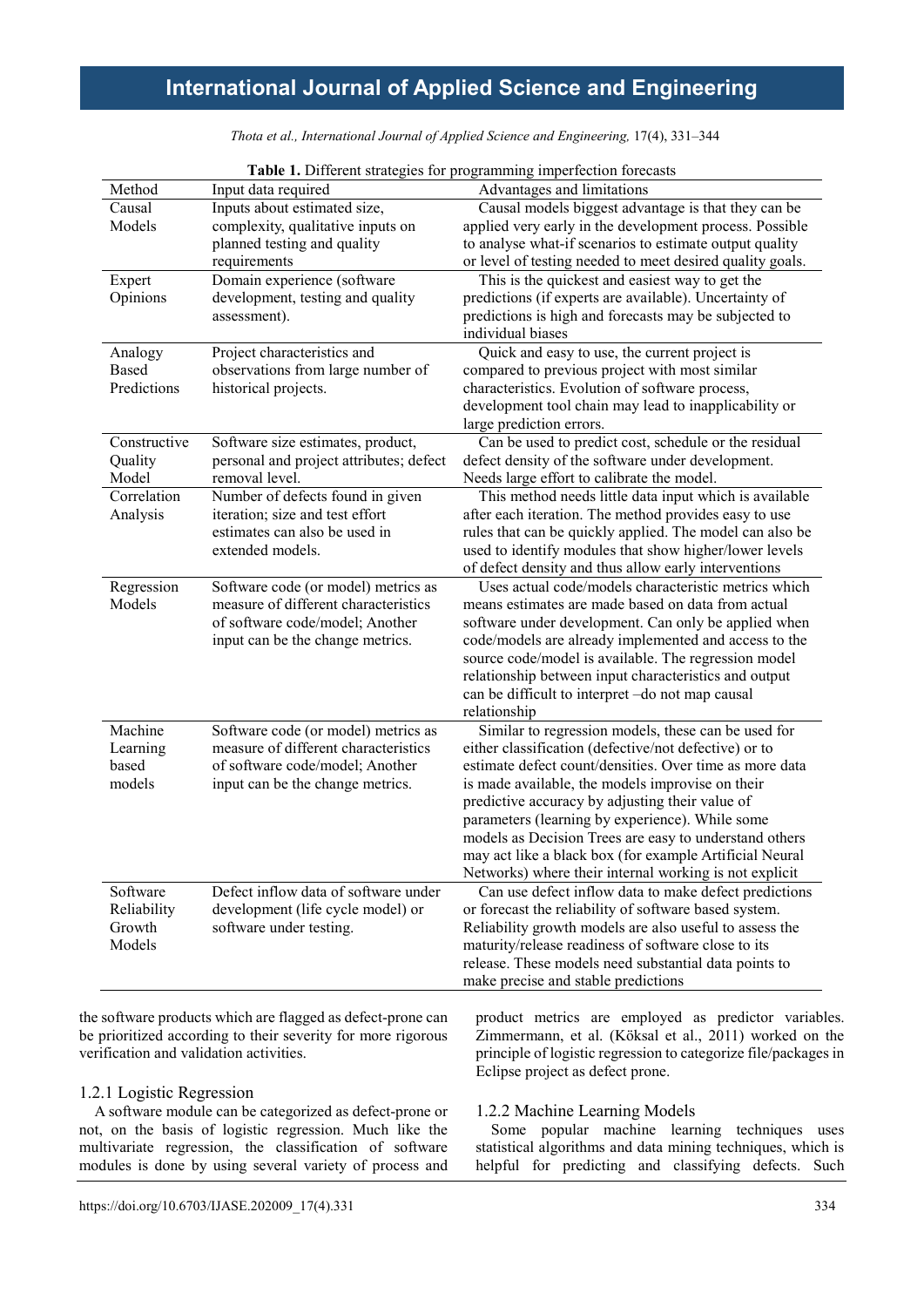*Thota et al., International Journal of Applied Science and Engineering,* 17(4), 331–344

techniques are identical to regression approaches that use same type of independent variables. On the upside, the machine learning algorithms are dynamic in nature, and they progressively enhance the overall prediction and classification technique.

#### 1.3 General Process of Software Defect Prediction

To build an efficient prediction model, we should have proper data on defects and metrics, which can be accumulated from software development efforts to use as the learning set. Thus, there is tradeoff between its prediction performance on additional data sets and how well this model fits in its learning set. Therefore, the performance of the model is assessed by the comparison of the predicted defects of the modules in a test, against the actual defects witnessed (Hewett, 2011).

#### 1.4 General Defect Prediction Process

Labeling: An appropriate defect data must be collected for the purpose of training a prediction model. This step generally involves the extraction of instances and labeling the data items (True or False).

Extracting features and creating training sets: The extraction of features for prediction labels of instances is performed in this stage. Few common features for defect prediction are keywords, complexity metrics, deviations, and structural dependencies. By consolidating the labels and highlights of instances, a training set is generated which is used by the machine learning algorithms to develop a forecast model.

Building prediction models: The prediction models can be built with the help of a training set, implemented on the general machine learning algorithms, such as Bayesian Network or Support Vector Machines (SVM). Based on the learned data, the model can classify and label the test instances as TRUE or FALSE.

Assessment: The assessment of a prediction display is done on the basis of testing dataset collection and training set. The labels of the training dataset are used to build the prediction model, which is later evaluated by comparing the prediction and real labels. The training sets and testing sets are separated using 10-fold cross-validation technique.

### **2. RELATED WORKS**

As indicated by Catal and Diri (2009), defect prediction models in software programming have become one of the significant research areas since 1990. In just two decades, the total amount of research papers in this area had increased two fold. A wide range of procedures and methodologies were utilized for defect prediction models, for example, decision trees (Selby and Porter, 1988) neural network system (Hu et al., 2007), Naïve Bayes (Menzies et al., 2004), case-based reasoning (Khoshgoftaar et al., 1997), fluffy logic (Yadav and Yadav, 2015) and the artificial immune recognition framework technique in Catal and Diri (2007).

Menzies et al. (2004) carried out an experiment derived from the open-source NASA datasets with the help of few data mining techniques. The results were later evaluated with the help of balance parameter, probability of false alarm and probability of detection. Prior to the implementation of the algorithm, the authors have used the log-transformation with Info-Gain filters. They further assured that performance of Naïve Bayes in terms of fault prediction was better than J48 algorithm. The authors have further contended that since a few models with low accuracy performed well, implementing such models as a dependable parameter for performance assessment was not suggested. Okutan and Yıldız (2014), estimated the probabilistic influential relationships between software metrics and probability of defect, with the help of Bayesian networks. Apart from the metric used in Promise data repository, two other metric were defined in this proposed research work, which were LOCQ for the source code quality and NOD for the number of developers. These metrics can be derived by examining the source code repositories of the targeted Promise data archives. Once the model was complete, the marginal probability of defect of the system can be understood, along with the set of influential metrics, and the correlation between defects and metrics.

Likewise, dictionary based learning algorithms were more popular in the field of software defect prediction. Jing et al. (2014) implemented software defect prediction models on the principle of machine learning techniques. The similarity between different software modules can be exploited to represent a small proportion of few modules with the help of some other modules. Furthermore, the coefficients of the pre-defined dictionary contains the historical software data, which are large inadequate. With the help of the qualities of the metrics extracted from the open-source programming modules, the researchers learn numerous dictionaries, including but not limited to, defective-free module, defective module, total dictionary, sub-dictionaries, etc. The researchers have also considered the problem of misclassification cost, as it usually imposes greater risk than other defective-free ones. Along these lines, we present a cost-sensitive discriminative dictionary learning (CDDL) technique for software defect classification and prediction.

The representative studies in software defect prediction are shown in Table 2. Over the past decade, several attempts were made to build efficient prediction models. Process metrics and source code (Rahman et al., 2012) are some of the widely studied metrics. Process metrics were derived from the software archives, for example, bug tracking systems, version control systems, etc., which keep track of all development histories. Process metrics evaluates numerous characteristics of software programming process such as, ownership of source code files, changes of source code, developer interactions, etc. The source code metric determines the intricate should the source code be. The fundamental basis about the source code metric was that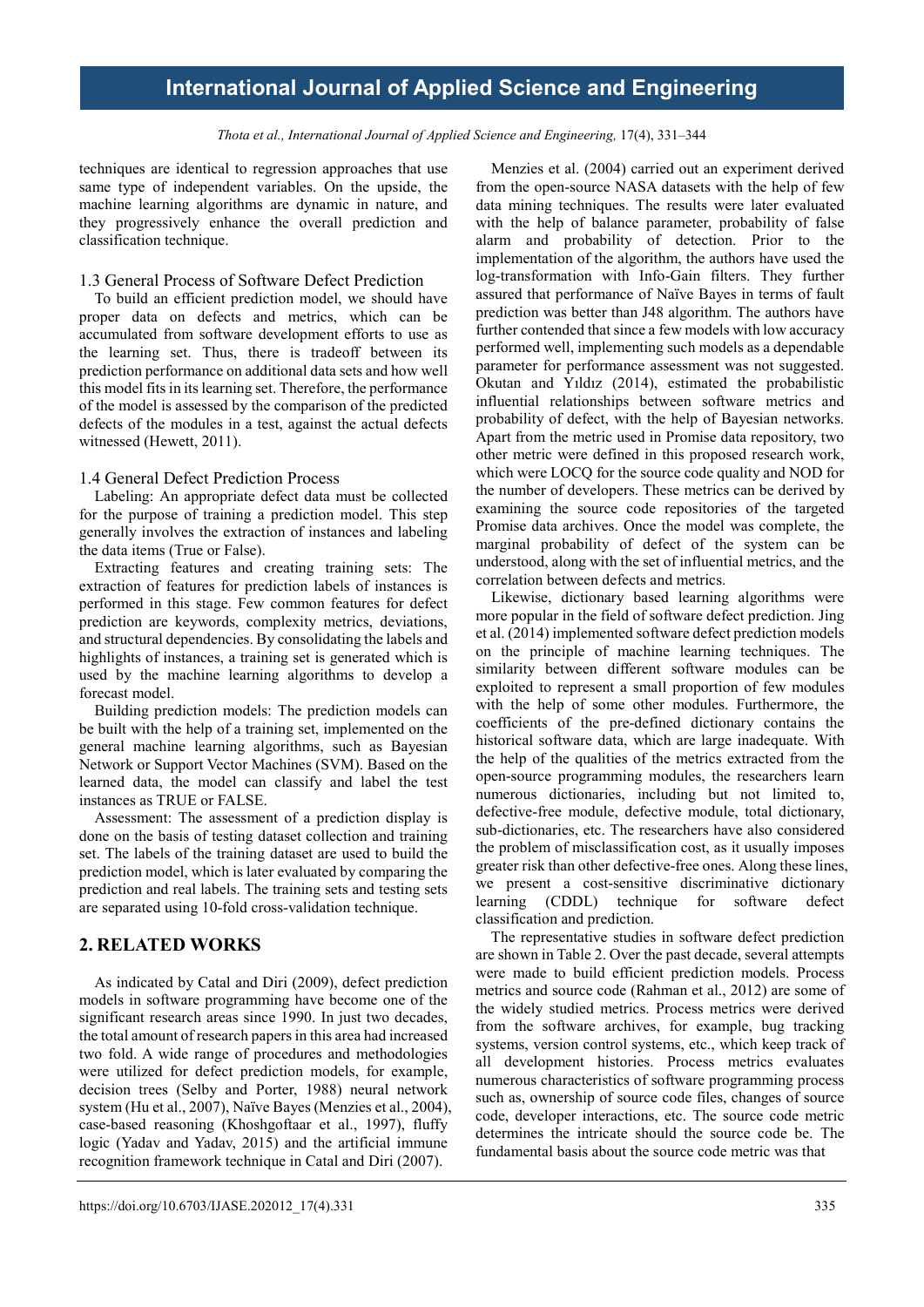| <b>Table 2.</b> Representative studies software defect prediction |                   |                                                                                |  |  |  |
|-------------------------------------------------------------------|-------------------|--------------------------------------------------------------------------------|--|--|--|
| Type                                                              | Categories        | Representatives                                                                |  |  |  |
|                                                                   | Metrics           | Sorce code (Jing et al., 2014), Process (Churn (Kim et al., 2007), (Ghotra et  |  |  |  |
|                                                                   |                   | al., 2015), Change (Kamei et al., 2010), Entropy (Zhang et al., 2016),         |  |  |  |
|                                                                   |                   | Popularity (Roy et al., 2014), Authorship (He et al., 2015), Ownership (Catal, |  |  |  |
|                                                                   |                   | 2014), MIM (Hewett, 2011), Network measure (Okutan and Yıldız, 2014),          |  |  |  |
|                                                                   |                   | (Peters et al., 2013), (Khoshgoftaar et al., 2010), Antipattern (Shin et al.,  |  |  |  |
|                                                                   |                   | 2010)                                                                          |  |  |  |
| Within/Cross                                                      | Algorithm/Model   | Classification, Regression, Active/Semi-supervised learning (Hu et al., 2007), |  |  |  |
|                                                                   |                   | (Bosu et al., 2014), BugCache (Xie et al., 2011)                               |  |  |  |
|                                                                   | Finer prediction  | Change classification (Gondra, 2008), Method level-prediction (Song et al.,    |  |  |  |
|                                                                   | granularity       | 2006)                                                                          |  |  |  |
|                                                                   | Preprocessing     | Feature selection/Extraction (Walden and Doyle, 2012), (Kim et al., 2007),     |  |  |  |
|                                                                   |                   | Normalisation (Jing et al., 2014), (Catal and Diri, 2009), Noice handling      |  |  |  |
|                                                                   |                   | (Rajbahadur et al., 2017), (Morrison et al., 2015)                             |  |  |  |
| Cross                                                             | Transfer learning | Metric compensation (Brereton et al., 2007), NN filter (Moshtari and Sami,     |  |  |  |
|                                                                   |                   | 2016), TNB (Khoshgoftaar et al., 1997), TCA + (Catal and Diri, 2009)           |  |  |  |
|                                                                   | Feasibility       | Decision Tree (Catal and Diri, 2009), (Xia et al., 2016)                       |  |  |  |

*Thota et al., International Journal of Applied Science and Engineering,* 17(4), 331–344

more complex source code was more likely to be infected by bugs. Several studies have emphasized the significance of process metrics for defect prediction (Zhang et al., 2016; Fenton and Neil, 1999; Kamei et al., 2010).

The prediction models built by the machine learning algorithms have the ability to detect the probability of bugs or defects in the source code. Few research works have mplemented latest machine learning algorithms such as active/semi-supervised learning algorithms, which are known to enhance prediction performance (Li et al., 2012; Zhang et al., 2017). BugCache algorithm was suggested by Kim et al., which uses the locality information of previous defects and maintains a list of source code files or modules, which were more likely to be faulty (Kim et al., 2007).

BugCache algorithm uses machine learning techniques for building defect prediction models which uses nonstatistical model. This entirely different from the other defect prediction models. It also fine tunes the prediction granularity. It attempts to find defects at various levels, such as, class, file, package, component, system. Few recent experiments have demonstrated that defects can be found at module level or method level, or change level (Koru and Liu, 2005). The developers can be benefited by the finer granularity model, as they can minimize the scope of source code, which must be inspected. Thus, preprocessing techniques are also an important part of defect prediction studies. Prior to the implementation of defect prediction model, few techniques are applied, such as normalization (Menzies et al., 2004), feature selection (Catal and Diri, 2009), noise handling (Khoshgoftaar and Rebours, 2007), etc.

Several authors have also emphasized on cross-project fault prediction. Majority of these experiments were portrayed and directed inside the prediction setting, which suggests that the forecast models were constructed and executed within the same project. In spite of this, it was challenging for few new projects, which did not contain any

vital information about the historical data about the developmental process. Few of the popular representative approaches for cross defect prediction were Nearest Neighbour (NN) Filter (Zhang et al., 2017), metric compensation (Watanabe et al., 2008), Transfer Naive Bayes (TNB) (Ma et al., 2012), and  $TCA + (Nam et al.,$ 2013).

#### 2.1 Within-Project Defect Prediction

Catal and Diri (2009) has conducted an investigation on over 90 software defect prediction research works, which were published between the vicinity of 1990 and 2009. He reviewed these papers on the basis of the performance evaluation metrics, learning algorithms, experimental outcomes, datasets, etc. As indicated by this review, the author expressed that a large portion of these research works were based on utilizing the method-oriented metrics and prediction-models. Therefore, they were largely dependent on the machine learning procedures, and Naive Bayes techniques, which were regarded as a popular machine learning techniques for supervised prediction tasks.

Hall et al. (2011) carried out an investigation on the metrics, such as model contexts, modeling algorithms, independent variables, etc., and characterized their effects on the performance of defect prediction models, based on the 208 research works. Their outcomes demonstrated that rudimentary modeling systems, for example, Logistic Regression and Naive Bayes, portrayed better performance. Additionally, the performance was further enhanced by the combination of independent variables. The results are greatly improved by the application of feature selection on these combinations. The authors contend that there was considerable amount of defect prediction models, in which certainty was conceivable. However, more examinations which implemented a reliable technique have witnessed a comprehensive context, performance, and methodology. Most of these research works were reviewed with respect to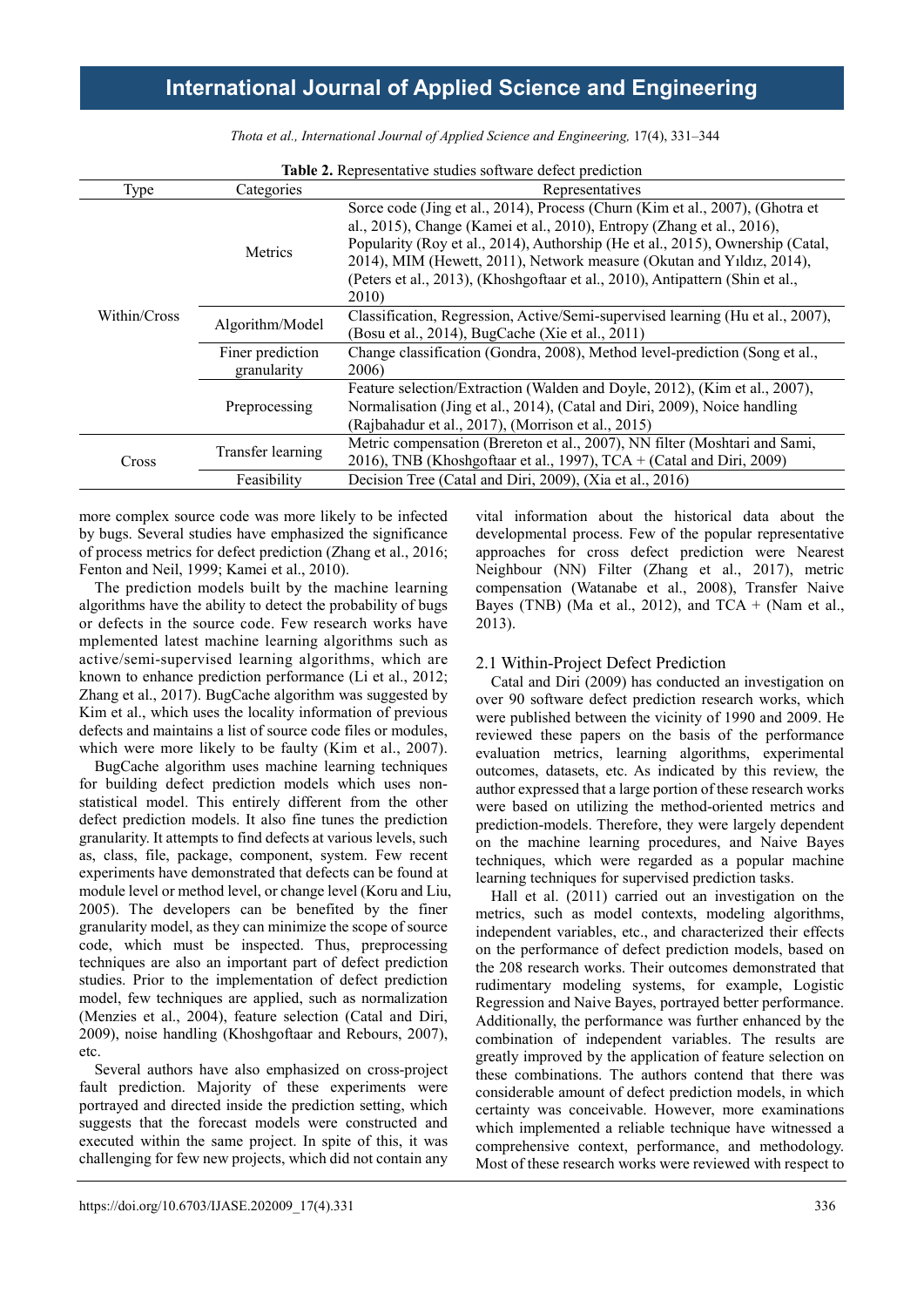*Thota et al., International Journal of Applied Science and Engineering,* 17(4), 331–344

two systemic literature surveys that were led with regards to WPDP. Nevertheless, they overlooked the fact that few of these research works were particularly new, and they normally have restricted or deficient information to train a proper prediction model for defect forecasting. Thus, a few researchers have started to work their way towards CPDP.

### 2.2 Cross-Project Defect Prediction

The primary research on CPDP was performed by Briand et al. (2000), who connected models based on an opensource venture (*i.e.*, Xpose) to another (*i.e.*, Jwriter). Despite the fact that the anticipated imperfection recognition probabilities were not reasonable, the defectprone class positioning was precise. They additionally approved that such a model performed superior to anything the irregular model and beat it regarding class size. Zimmermann et al. (2009) led a large-scale investigation on information versus province versus process, and found that CPDP was not generally fruitful (21/622 expectations). They additionally detected that CPDP was not proportioned amongst internet explorer and Firefox. CPDP utilizing fixed code attributes in the view of 10 projects and even gathered from PROMISE archive was investigated by Turhan et al. They suggested a closest-neighbor sifting strategy to channel through the insignificances in cross-venture information. In addition, they examined the situation where models were developed from a combination of inside and cross-venture information, and checked for any enhancements to WPDP in the wake of including the information from different undertakings or projects. They presumed that when there was restricted venture chronicled information (e.g., 10% of recorded information), combined project estimates were reasonable, as they executed and additionally within-project forecast models.

Rahman et al. (2012) led a cost-delicate examination of the viability of CPDP on thirty eight arrivals of nine extensive Apache Software Foundation (ASF) ventures, by contrasting it with WPDP. Their detections uncovered that the cost-touchy cross-project estimation execution was not more regrettable than the inside-venture forecast execution, and was significantly superior to arbitrary expectation execution. To assist cross-company learning in contrast with the state of the art Peters et al. (2013) acquainted a new filter called Burak filter. The outcomes uncovered that their method could assemble sixty-four percent more valuable indicators than both cross-company and within-company approaches in view of Burak channels, and exhibited that cross-organization fault estimate could be connected ahead of schedule in a venture's lifecycle. He et al. (2015) directed three tests on similar informational indexes utilized as a part of this examination to approve training information from different projects can give worthy outcomes. They additionally suggested a way to deal with naturally choosing appropriate training information for ventures or projects without neighborhood information.

Herbold (2013) suggested a few methodologies in view of forty-four informational collections from fourteen opensource ventures regarding training data selection for CPDP. A few portions of their informational collections are utilized here in our paper. The outcomes exhibited that their choice procedures enhanced the realized progress rate essentially, though the nature of the outcomes was as yet unfit to contend with WPDP. The survey uncovers that earlier examinations have mostly explored the possibility of CPDP and the decision of preparing information from their tasks. Yet moderately little consideration was given to experimentally investigating the execution of a forecaster in light of a disentangled metric set from the viewpoints of exertion and-cost, precision and simplification. Besides, next to no was thought about whether the forecasters made with basic or least programming metric subsets acquired by wiping out some unimportant and repetitive highlights can accomplish adequate outcomes.

#### 2.3 Software Metrics

A wide range of software models are regarded as features, which can be utilized for defect prediction, to enhance overall quality of the software programming. Simultaneously, various correlations are made among numerous software metrics to review which metric offers good level of performance. Shin and Williams (2013) examined whether source code and programming histories were discriminative and detect weak codes among sophisticated, code agitate, and parameters followed by the designer. It was discovered that 24 of the 28 metrics were discriminative for both Linux and Mozilla Firefox kernel. By utilizing all the three kinds of metrics, these models predicted more than 80% of the potential weaknesses in the files within under 25% false positives for the two activities. Marco et al. (2010) led three trials on five frameworks with process metrics, source code metrics, previous defect data, entropy of changes, and so forth. They found that the best performance can be obtained by the modest process metrics, which were marginally better than entropy and churn of source code metrics.

Zimmermann et al. (2009) utilized social network parameters extracted from dependency relation between software programming on Windows Server 2003 to predict which elements were more vulnerable to defects. With respect to predicting defects, the experimental results have shown that the performance of network metrics was better than source code metrics. Tosun et al. (2011) conducted experiments on five public datasets to replicate and verify their outcomes from two distinct levels of granularity. The outcomes have shown that network metrics were more appropriate for detecting defects for large-scale and complicated models, even though their performance in smaller models were not much impressive. Premraj and Herzig (2011) reproduced the Zimmermann and Nagappan's work to conduct further evaluation of the generality of these results. However, the results were found to be consistent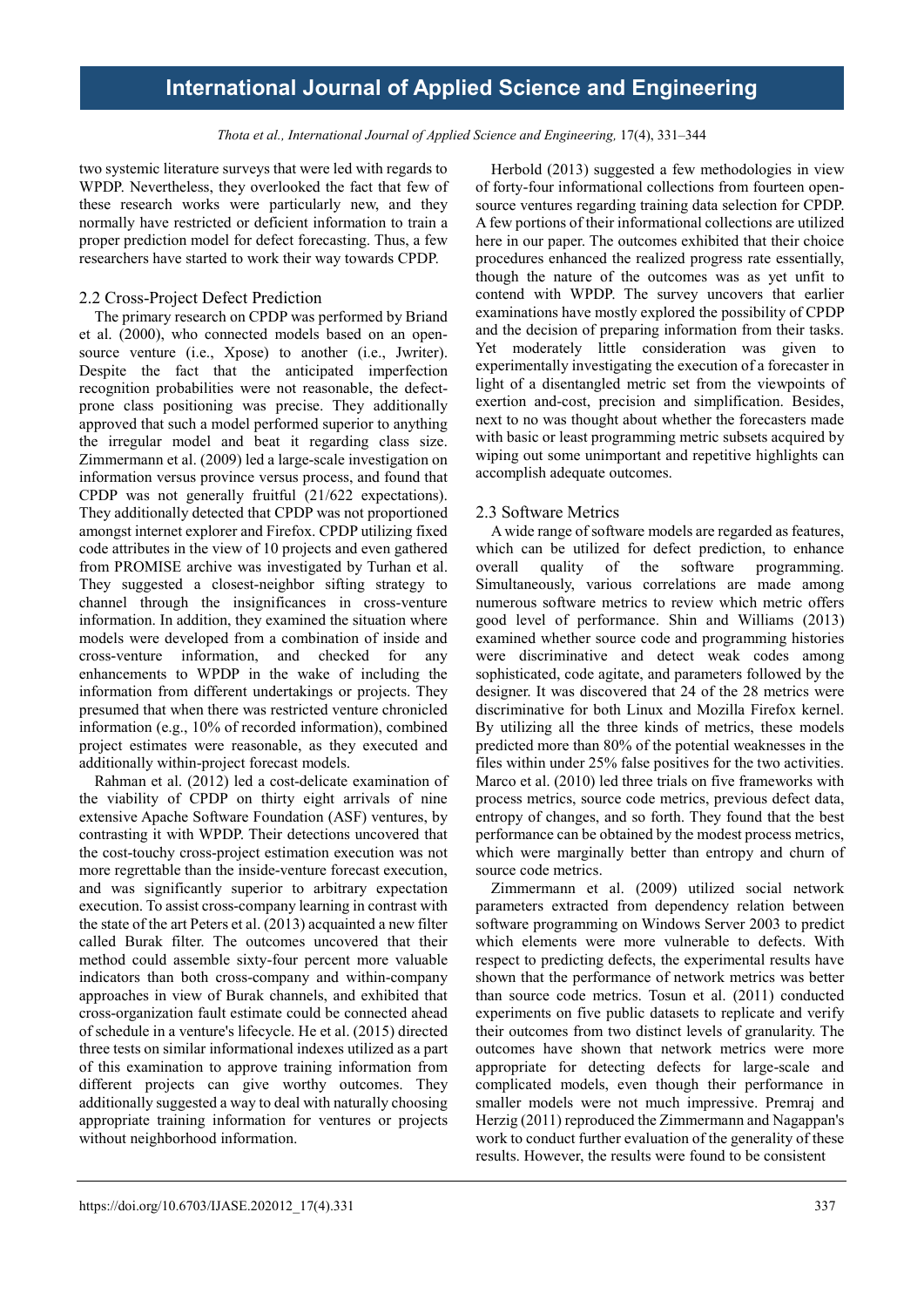| Authors and<br>publication<br>year    | Objective                                                                    | Methodology                                                                     | Key findings                                                                                      | Conclusion                                                                                       |
|---------------------------------------|------------------------------------------------------------------------------|---------------------------------------------------------------------------------|---------------------------------------------------------------------------------------------------|--------------------------------------------------------------------------------------------------|
| Roy et al.<br>(2014)                  | Software<br>reliability<br>prediction                                        | Feed forward and<br>recurrent neural<br>network                                 | Genetic algorithm is<br>used for training the<br>neural network                                   | Better prediction of<br>software defects                                                         |
| Ghaffarian and<br>Shahriari<br>(2017) | Survey of SDP<br>techniques                                                  | Data mining and<br>machine learning<br>techniques for SDP                       | Data mining and ML<br>techniques are good for<br>early defect prediction<br>and vulnerability     | An extensive review<br>which shows<br>advantages and<br>disadvantages of DM<br>and ML techniques |
| Catal and Diri<br>(2009)              | Fault prediction                                                             | Artificial immune<br>system and random<br>forest approach for<br>classification | Significant Feature<br>selection can improve<br>the performance                                   | Comparative<br>performance where it<br>shows that Random<br>forest achieves better<br>accuracy   |
| Wang and Li<br>(2010)                 | Software defect<br>prediction for<br>improving the<br>quality                | Naïve Bayes<br>classification model                                             | Multi- variants Gauss<br>Naive Bayes (MvGNB)<br>used for reducing the<br>complexity               | MvGNB achieves<br>better performance<br>when compared with<br>J48 classifier                     |
| Yadav and<br>Yadav (2015)             | Different artifact<br>and defect<br>prediction in<br>software<br>engineering | Fuzzy logic<br>technique                                                        | Phase-wise computation<br>along with fuzzy logic<br>classification                                | It can be used for<br>classifying the defect<br>types                                            |
| Okutan and<br>Yıldız (2014)           | Software defect<br>prediction and<br>level of defect                         | Feature extraction<br>and Bayesian<br>classification<br>technique for SDP       | Significant feature<br>extraction and<br>relationship between<br>software metrics and<br>defects. | It can be used for both<br>supervised and<br>unsupervised learning                               |

*Thota et al., International Journal of Applied Science and Engineering,* 17(4), 331–344

**Table 3.** Comparative analysis of classification based techniques for software defect prediction

with the original work. In any case, regarding the array of datasets, code metrics were more suitable for experimental investigations on open-source programming ventures.

Radjenovic' et al. (2013) grouped 106 papers on defect prediction with respect to context properties and metrics. hey discovered that the amount of process metrics, source code metrics, and object-oriented metrics, were 24%, 27%, and 49%, respectively. Chidamber and Kemerer's (CK) uite metrics were most frequently used. In comparison to complexity metrics and traditional size, the object-oriented and process metrics were more efficient. Thus, in comparison to static code metrics, the process metrics were more proficient in predicting post-release defects. On the basis of these research works, a comparative review was presented in Table 3, which gives details on techniques used, results, and strengths of individual works. The classification based techniques are presented first.

Zimmermann et al. (2011) examined the likelihood of detecting the presence of vulnerabilities and defects in binary modules of a popular software product (Microsoft Windows Vista). The researchers have used classical metrics which were implemented in past research works for defect prediction. Initially, correlations was computed which exists between the metrics and amount of defects per

binary module. The Spearman's rank correlation was used for this purpose. The results revealed that there was a noteworthy connection among classical metrics and the number of vulnerabilities. Another research was led to determine the prediction capabilities of these metrics. For this purpose, a five groups of classical metrics (i.e., dependency, coverage, coverage, organizational, churn) were inspected using binary Logistic Regression.

Williams and Meneely (Meneely et al., 2008), examined the connection between software vulnerabilities and developer-activity metrics. The developer-activity metrics consists of number of commits made to a file, number of developers who have modified the codes in the source program, amount of geodesic paths which contains a file in the contribution network. The research was carried out on three open-source software projects. The assembled informational in a given research work contains a label which suggest if the source code file was patched or not. The version control logs would disclose the developeractivity metrics. With the help of statistical correlation analysis, the researchers have confirmed the existence of statistical correlation for every metric with the given quantity of vulnerabilities. However, the correlation was not very strong. The training and validation sets were generated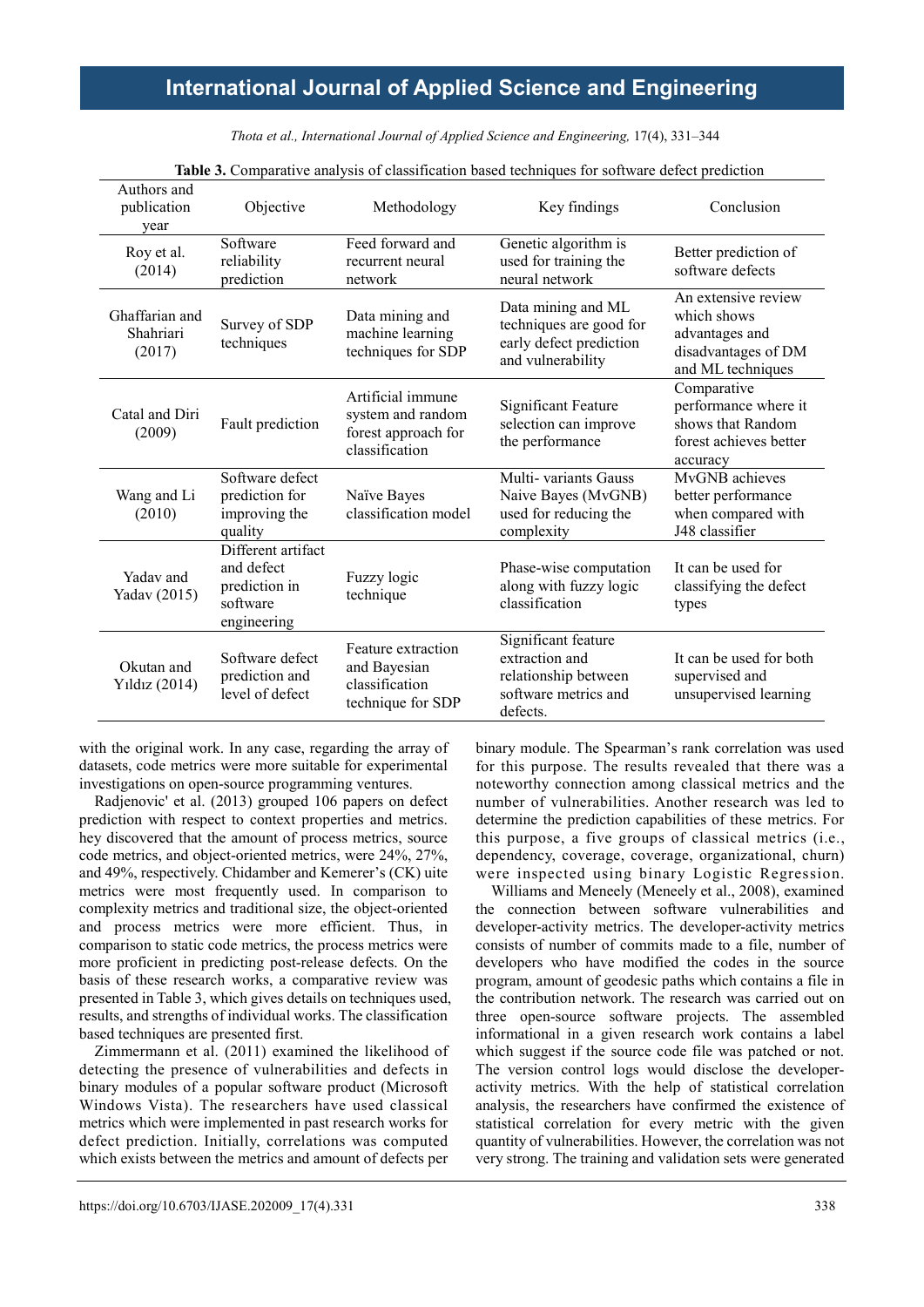*Thota et al., International Journal of Applied Science and Engineering,* 17(4), 331–344

by using Bayesian network with tenfold cross-validation, as the predictive model.

Walden and Doyle (2012) have led a study to inspect the correlation among software metric and vulnerabilities in 14 different popular open source web applications during 2006 and 2008, for example, Mediawiki, WordPress. The researchers implemented static analytical tools, such as, PHP CodeSniffer, Fortify Source Code Analyzer. With the help of this tool, they have estimated various metrics in source code repositories of these web applications, such as, source-code size, nesting complexity, static analysis vulnerability density (SAVD), Security Resources Indicator (SRI), etc. Williams and Shin (2008), conducted an experiment to check if the conventional defect prediction models, which are built on the principle of code-churn metrics and complexity, were any help in predicting the fault vulnerability. The experiment was carried out on Mozilla Firefox with a fault history metric, 5 code churn metrics, and 18 complexity metrics. With various classification techniques for the fault prediction, the researchers have concluded that the results were almost identical.

Shin et al. (2010) carried out an intense research to check if the vulnerability prediction was affected by the codechurn and developer-activity (CCD) and complexity. In regard to this, the researchers have conducted experiments on two open-source projects. The analysis was performed on over 28 CCD software metrics, which also consists of 3 code-churn metrics, 14 complexity metrics, and 11 developer-activity metrics.

The authors have used the Welch's t-test to assess the discriminative power of the metrics. For both the projects, the test hypotheses were supported by at least 24 of 28 metrics. For the purpose of evaluation of predictive power of the metrics, the authors have tested numerous classification techniques. They have discussed the result form just one technique, as the performance was similar. To verify the predictive capacity of the model, the authors have validation on next-release, where numerous releases were in progress. Apart from that, they have also performed crossvalidation, where only a single release would be in progress.

Moshtari and Sami (2016) pointed out three important constraints of vulnerability prediction models of previous research works. Therefore, they presented a new technique to predict the potential location of the defects in the software. It is accomplished by complexity metrics by resolving the limitations of previous studies. For the purpose of detecting software vulnerabilities, the researchers have proposed a semi-automatic analysis framework. The output from this framework is used as vulnerability information, which was known to provide more comprehensive details about the vulnerabilities in software, as explained by the authors. This research had examined both cross-project and withinproject fault prediction, with the help of accumulated information from over five different open-source projects.

Bosu et al. (2014) conducted a similar experiment, in which they investigated more than 260,000 code review requests from over 10 different open source projects.

Subsequently, they were able to identify more than 400 vulnerable code changes, with the help of three-stage semiautomated process. The main objective was to detect the characteristics of vulnerable code changes, and developers who might cause such vulnerabilities. Some key discoveries of this study include:

1. The probability of fault elevates if the changes made in the codes are high.

2. Changes are made by less experienced developers increases the chances of defects.

3. The chances of defects are higher in new files, in comparison to modified files.

To recognize constraints which are responsible for vulnerabilities, Perl et al. (Brereton et al., 2007) examined the impacts of utilizing the meta-information enclosed in code sources close by code –metrics. The initiators declare the way that programming develops incrementally, and most open-source projects utilize adaptation control techniques, subsequently, constraints define normal units to check for vulnerabilities. With this intention, the creators accumulate a dataset containing 170,860 confers from sixty six  $C/C + f$  GitHub projects, including 640 vulnerability contributing commits (VCCs) plotted to significant CVE IDs. The creators select an arrangement of code-beat and designer-interest metrics, and in addition GitHub metainformation from various extensions (creator, document, commit and project) and concentrate these highlights for the accumulated dataset. To distinguish VCCs from unbiased commits, the creators assess their recommended technique, named VCC Finder, which utilizes a Support Vector Machine (SVM) classifier based on this dataset.

To analyze the execution of foreseeing vulnerable programming mechanisms, in light of programming metrics against text-extracting procedures, Walden et al. (2014) played out an investigation. With this thought, the creators initially developed a manually-built dataset of vulnerabilities assembled from three vast and well known open-source PHP web applications (Moodle, PhpMyAdmin, Drupal), comprising of two hundred and twenty three vulnerabilities. As an endowment to the investigation group, this dataset is presented. An arrangement of twelve code unpredictability metrics was chosen for this examination in order to estimate vulnerability in the light of programming metrics. For content mining, every PHP source file was tokenized. Unwanted tokens are either transferred (punctuations, comments, string, numeric literals, etc.) or terminated. A count was kept on the frequencies of final tokens. The numerical feature-vectors are built from the textual tokens of each PHP source file, using the popular "bag-of-words" technique.

Morrison et al. (2015) explains that defect prediction models which are implemented by the Microsoft teams, are different from the vulnerability prediction models (VPMs). To clarify this disparity, for two fresh releases of the Microsoft Windows OS the researchers have made an attempt to reproduce a VPM technique, presented by Zimmermann et al. (2011).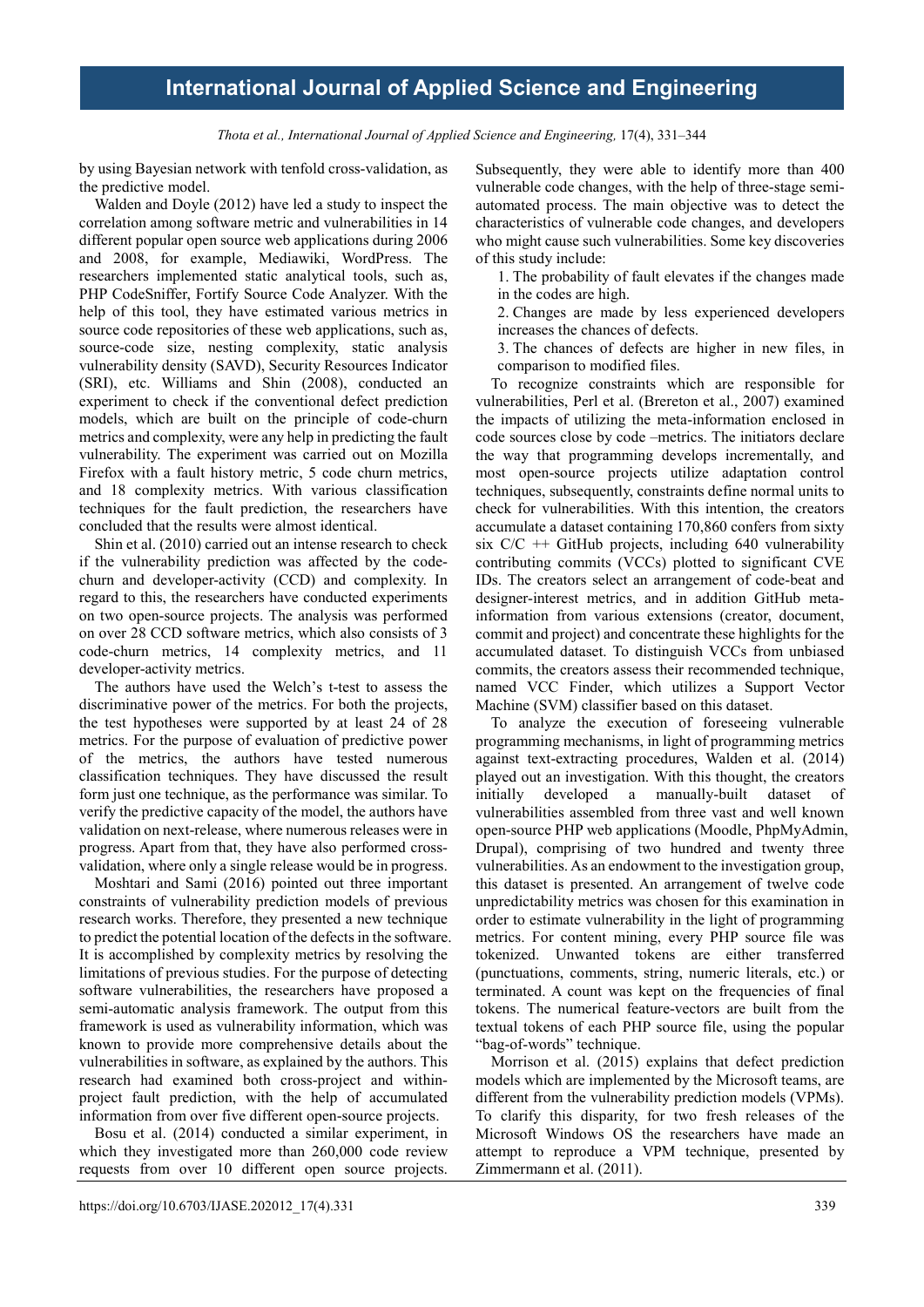| <b>Table 4.</b> Uniqueness and few advantages of each work |                                                                                  |                       |                          |                                          |  |  |  |
|------------------------------------------------------------|----------------------------------------------------------------------------------|-----------------------|--------------------------|------------------------------------------|--|--|--|
| Authors                                                    | Metrics                                                                          | Granularity           | Within/Cross-<br>project | Vulnerability                            |  |  |  |
| Zimmerman et al.<br>(2011)                                 | Code churn, coverage,<br>dependency,<br>complexity,<br>organizational            | <b>Binary</b> modules | Within project           | Public advisories                        |  |  |  |
| Meneely et al.<br>(2008)                                   | Developer activity                                                               | Source file           | Within project           | Public advisories                        |  |  |  |
|                                                            | Code complexity and<br>security resources                                        | Source file           | Within project           | Tool-based<br>defection                  |  |  |  |
| Walden and Doyle<br>(2012)                                 | Complexity, fault-<br>history, code churn                                        | Source file           | Within project           | Public advisories                        |  |  |  |
| Yonghee et al. (Shin<br>and Williams, 2011)                | Code complexity,<br>dependency network<br>complexity and<br>execution complexity | Source file           | Within project           | Public advisories                        |  |  |  |
| Shin and Williams<br>(2008)                                | Complexity, code-churn,<br>developer activity                                    | Source file           | Within project           | Public advisories                        |  |  |  |
| Shin et al. (2010)                                         | Unit complexity,<br>coupling                                                     | Source file           | both                     | Self-developed<br>detection<br>framework |  |  |  |
| Moshtari and Sami<br>(2016)                                | Code churn, developer<br>activity                                                | Code commits          | Within project           | Public advisories                        |  |  |  |
| Bosu et al. (2014)                                         | Developer activity                                                               | Code commits          | Within project           | Public advisories                        |  |  |  |
| Perl et al. (Brereton<br>et al., 2007)                     | Code churn, developer<br>activity, GitHub<br>Metadata                            |                       | Within project           | Public advisories                        |  |  |  |
| Walden et al. (2014)                                       | Code complexity                                                                  | Source file           | <b>B</b> oth             | Public advisories                        |  |  |  |
| Morrison et al.<br>(2015)                                  | Code churn, complexity,<br>coverage, dependency,<br>organizational               | Binary module         | Within project           | Public advisories                        |  |  |  |
| Younis et al. (2016)                                       | Code complexity,<br>information flow,<br>functions, Invocations.                 | Functions             | Within project           | Public advisories                        |  |  |  |

*Thota et al., International Journal of Applied Science and Engineering,* 17(4), 331–344

Younis et al. (2016) made an attempt to detect the attributes of code, which contains defects that was more ikely to be susceptible. Since they commenced the study, they were able to recognize over 183 defects from the Linux kernel and Apache HTTPD web server projects. It must be noted that these projects contained 82 exploitable vulnerabilities. The researchers have chosen over 8 software metrics from 4 groups, in order to represent these ulnerabilities. They had used Welch's t-test to investigate the discriminative power of each metric. Furthermore, the researcher examined if there is a combination of these metrics which can be exploited as predictors for few defects, wherein, 3 diverse feature selection techniques and 4 classification techniques were verified.

In the previous section, a review was presented on various recent researches in the area of defect prediction models based on software metrics. Table 4 presents the summary of all the research works reviewed in this section and also tabulates the uniqueness and few advantages of each work.

### **3. APPLICATIONS OF DEFECT PREDICTION**

One of significant objectives of defect prediction models is efficient utilization of available resources for assessing and testing programming modules. Nevertheless, there is only a hand few of contextual analyses which use defect prediction models (Lewis, 1999). Thus, Rahman et al. (2012) led most of their investigation on cost-viability. Lewis(1999) pioneered a recent contextual investigation directed by Google, which compares the BugCache and Rahman's technique, with respect to the amount of closed bugs (Peters et al., 2013). The outcomes have indicated that the designers favored Rahman's technique.

In any case, the defect prediction models do not give any advantages to the developers. In a recent survey, Rahman et al. (2012) demonstrated that defect prediction models could be useful to organize potential warnings discovered by the bug finders, for example, FindBug. It also helps in implementation of results from the defect prediction to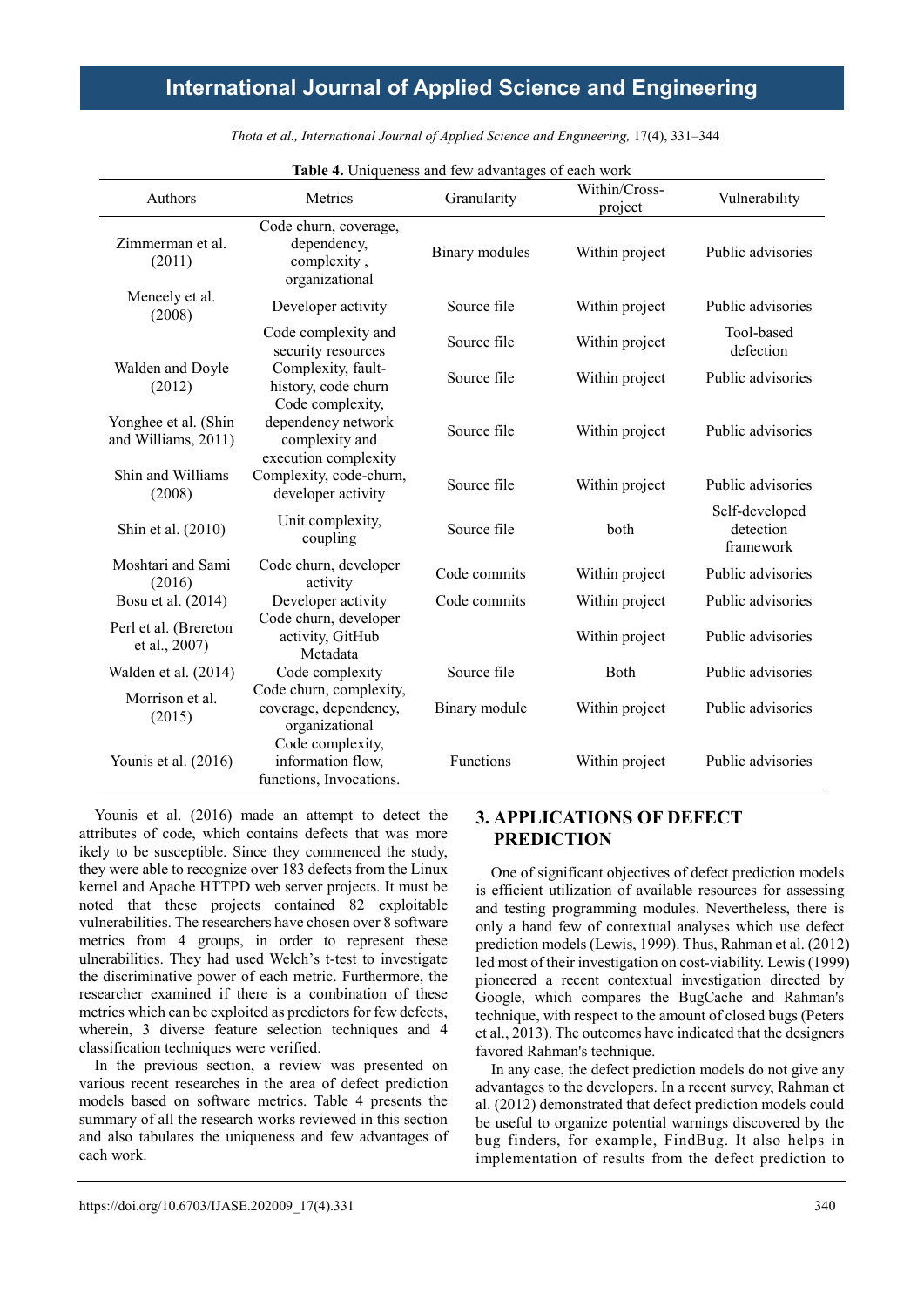*Thota et al., International Journal of Applied Science and Engineering,* 17(4), 331–344

organize or choose appropriate test cases. In regression testing, performing all the test cases are not financially feasible, and consumes large amount of time as well. Therefore, it is best to choose proper test cases, which investigates the potential faults in the system (Lessmann et al., 2008). The results of the defect prediction models can provide an idea on the potential bugs and their severity, which can be exploited to select and prioritize the test cases.

On the basis of previously reviewed works, it is obviously that the area of defect prediction has more to offer, and hence, it is in its early stages. It can be concluded with few of the future improvements and limitation, which can be extracted from past research works.

- A factual limitation in the area of defect prediction models is that the bugs and weaknesses are few in number in the given datasets. In data mining and machine learning algorithms, this limitation is termed as imbalance class data. This imbalance can create a greater drop in overall performance of the algorithms. However, there are few methods to overcome this issue (Khoshgoftaar et al., 2010). Furthermore, few research works were focused on achieving the same, with random under-sampling the majority class. This is regarded as a critical problem which should not be overlooked.
- Moshtari et al. (2016) has implemented a semiautomatic system for fault identification, rather than a data from public repositories and fault databases (example: NVD). Thus, in comparison to other techniques, this system resulted in better recall and precision values. This could pave the way for more intense research in the future.
- There are only few research works on the cross-project studies in the area of defect prediction. Therefore, it can be regarded as a field of future enhancement. The cross-project fault prediction models are not well researched in the context of defect prediction models. There are additional concerns in the Cross-project prediction models which are induced due to distribution of data in the training set, which can differ largely among themselves. Such variations can greatly degrade the performance of machine learning algorithms and statistical-analysis techniques. This limitation can be overcome by a descendant of the machine-learning algorithm, known as "inductive transfer" (or "transfer learning") techniques. About the implementation of these techniques are well documents has in software defect prediction studies (Catal and Diri, 2009).
- Majority of the fault prediction techniques offered poor performance. This is mainly due to the use of traditional software metrics, which are not considered as the appropriate indicators of software defects. Morrison et al. (2015) has discussed about this situation. Later on, characterizing security-oriented metrics, for example, the Security Resources Indicator

(SRI), which was proposed by Doyle and Walden (2012) this is another territory for future investigations.

 The use of deep-learning techniques for defect prediction is not well explored. It has emerged as a new area of machine-learning algorithm which is made impressive accomplishments in few application specific domains. Furthermore, it is increasing gain more popularity from scholars and professionals (Jiang et al., 2008). Yang et al. (2015) proposed a technique based on deep-learning methods for just-in-time software defect prediction. This laid the foundation for another area of research for future improvements.

### **4. CONCLUSION**

This survey paper helps the researchers to study about software defects and software defect prediction techniques. To implement the data pre-processing technique; data cleaning, data normalization and data discretization will be performed in data mining. For feature extraction and selection to implement of new approach, to implement of evolutionary computation and optimization technique for best feature selection and to implement machine learning classification techniques for bug classification. An improved approach consists of data pre-processing low computation cost, complex model, software defect prediction comparative analysis and improved classification performance of the system.

### **REFERENCES**

- Abaei, G., Selamat, A. 2014. A survey on software fault detection based on different prediction approaches. Vietnam Journal of Computer Science, 1, 79–95.
- Bosu, A., Carver, J.C., Hafiz, M., Hilley, P., Janni, D. 2014, November. Identifying the characteristics of vulnerable code changes: An empirical study. In Proceedings of the 22nd ACM SIGSOFT International Symposium on Foundations of Software Engineering, 257–268. ACM.
- Brereton, P., Kitchenham, B.A., Budgen, D., Turner, M., Khalil, M. 2007. Lessons from applying the systematic literature review process within the software engineering domain. Journal of systems and software, 80, 571–583.
- Briand, L.C., Wüst, J., Daly, J.W., Porter, D.V. 2000. Exploring the relationships between design measures and software quality in object-oriented systems. Journal of systems and software, 51, 245–273.
- Catal, C., Diri, B. 2007, February. Software defect prediction using artificial immune recognition system. In Proceedings of the 25th conference on IASTED International Multi-Conference: Software Engineering 285–290. ACTA Press.
- Catal, C., Diri, B. 2009. A systematic review of software fault prediction studies. Expert systems with applications, 36, 7346–7354.

https://doi.org/10.6703/IJASE.202012\_17(4).331 341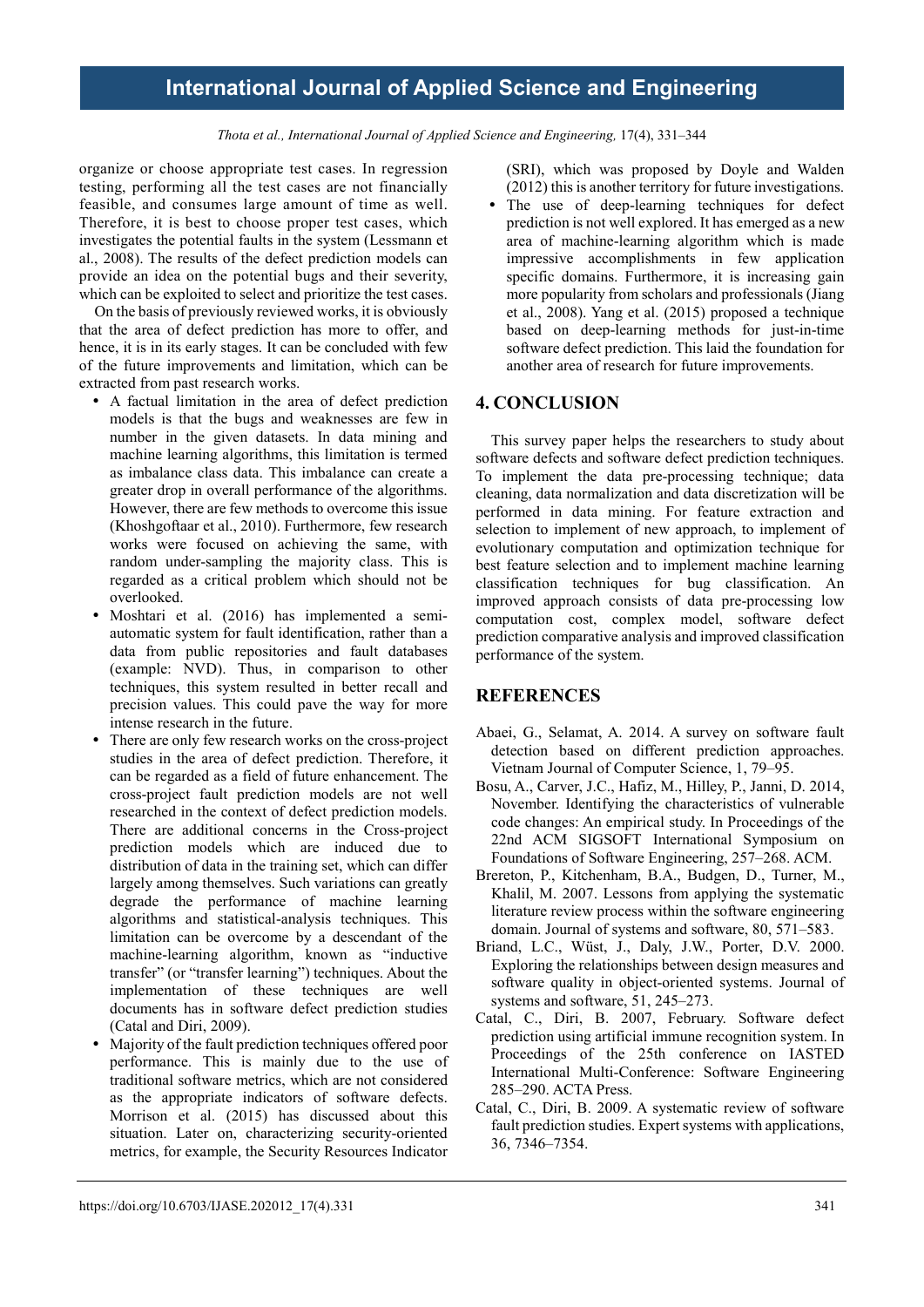*Thota et al., International Journal of Applied Science and Engineering,* 17(4), 331–344

- Catal, C., Diri, B. 2009. Investigating the effect of dataset size, metrics sets, and feature selection techniques on software fault prediction problem. Information Sciences, 179, 1040–1058.
- Catal, C., Diri, B. 2009. Investigating the effect of dataset size, metrics sets, and feature selection techniques on software fault prediction problem. Information Sciences, 179, 1040–1058.
- Catal, C. 2014. A comparison of semi-supervised classification approaches for software defect prediction. Journal of Intelligent Systems, 23, 75–82.
- D'Ambros, M., Lanza, M., Robbes, R. 2010, May. An extensive comparison of bug prediction approaches. In 2010 7th IEEE Working Conference on Mining Software Repositories (MSR 2010), 31–41. IEEE.
- Ebert, C., Jones, C. 2009. Embedded software: Facts, figures, and future. Computer, 42, 42–52.
- Fenton, N.E., Neil, M. 1999. A critique of software defect prediction models. IEEE Transactions on software engineering, 25, 675–689.
- Ghaffarian, S.M., Shahriari, H.R. 2017. Software vulnerability analysis and discovery using machinelearning and data-mining techniques: A survey. ACM Computing Surveys (CSUR), 50, 56.
- Ghotra, B., McIntosh, S., Hassan, A.E. 2015, May. Revisiting the impact of classification techniques on the performance of defect prediction models. In Proceedings of the 37th International Conference on Software Engineering-Volume 1, 789–800. IEEE Press.
- Gondra, I. 2008. Applying machine learning to software fault-proneness prediction. Journal of Systems and Software, 8, 186–195.
- Hall, T., Beecham, S., Bowes, D., Gray, D., Counsell, S. 2011. A systematic literature review on fault prediction performance in software engineering. IEEE Transactions on Software Engineering, 38, 1276–1304.
- He, P., Li, B., Liu, X., Chen, J., Ma, Y. 2015. An empirical study on software defect prediction with a simplified metric set. Information and Software Technology, 59, 170–190.
- He, P., Li, B., Liu, X., Chen, J., Ma, Y. 2015. An empirical study on software defect prediction with a simplified metric set. Information and Software Technology, 59, 170–190.
- He, P., Li, B., Ma, Y., He, L. 2013. Using software dependency to bug prediction. Mathematical Problems in Engineering.
- He, Z., Shu, F., Yang, Y., Li, M., Wang, Q. 2012. An investigation on the feasibility of cross-project defect prediction. Automated Software Engineering, 19, 167– 199.
- Herbold, S. 2013, October. Training data selection for crossproject defect prediction. In Proceedings of the 9th International Conference on Predictive Models in Software Engineering 6. ACM.
- Hewett, R. 2011. Mining software defect data to support software testing management. Applied Intelligence, 34, 245–257.
- Hu, Q.P., Xie, M., Ng, S.H., Levitin, G. 2007. Robust recurrent neural network modeling for software fault detection and correction prediction. Reliability Engineering & System Safety, 92, 332–340.
- Jiang, Y., Cukic, B., Ma, Y. 2008. Techniques for evaluating fault prediction models. Empirical Software Engineering, 13, 561–595.
- Jing, X.Y., Ying, S., Zhang, Z.W., Wu, S.S., Liu, J. 2014, May. Dictionary learning based software defect prediction. In Proceedings of the 36th International Conference on Software Engineering, 414–423. ACM.
- Kamei, Y., Matsumoto, S., Monden, A., Matsumoto, K.I., Adams, B., Hassan, A.E. 2010, September. Revisiting common bug prediction findings using effort-aware models. In 2010 IEEE International Conference on Software Maintenance, 1–10. IEEE.
- Khoshgoftaar, T.M., Rebours, P. 2007. Improving software quality prediction by noise filtering techniques. Journal of Computer Science and Technology, 22, 387–396.
- Khoshgoftaar, T.M., Ganesan, K., Allen, E.B., Ross, F.D., Munikoti, R., Goel, N., Nandi, A. 1997, November. Predicting fault-prone modules with case-based reasoning. In Proceedings the eighth international symposium on software reliability engineering, 27–35. IEEE.
- Khoshgoftaar, T.M., Gao, K., Seliya, N. 2010, October. Attribute selection and imbalanced data: Problems in software defect prediction. In 2010 22nd IEEE International Conference on Tools with Artificial Intelligence, 1, 137–144. IEEE.
- Kim, S., Zhang, H., Wu, R., Gong, L. 2011, May. Dealing with noise in defect prediction. In 2011 33rd International Conference on Software Engineering (ICSE). 481–490. IEEE.
- Kim, S., Zimmermann, T., Whitehead Jr, E.J., Zeller, A. 2007, May. Predicting faults from cached history. In Proceedings of the 29th international conference on Software Engineering, 489–498. IEEE Computer Society.
- Köksal, G., Batmaz, İ., Testik, M.C. 2011. A review of data mining applications for quality improvement in manufacturing industry. Expert systems with Applications, 38, 13448–13467.
- Koru, A.G., Liu, H. 2005. Building effective defectprediction models in practice. IEEE software, 22, 23–29.
- Lemos, O.A.L., Ferrari, F.C., Silveira, F.F., Garcia, A. 2015. Experience report: Can software testing education lead to more reliable code?. In 2015 IEEE 26th International Symposium on Software Reliability Engineering (ISSRE), 359–369.
- Lessmann, S., Baesens, B., Mues, C., Pietsch, S. 2008. Benchmarking classification models for software defect prediction: A proposed framework and novel findings. IEEE Transactions on Software Engineering, 34, 485– 496.

https://doi.org/10.6703/IJASE.202012\_17(4).331 342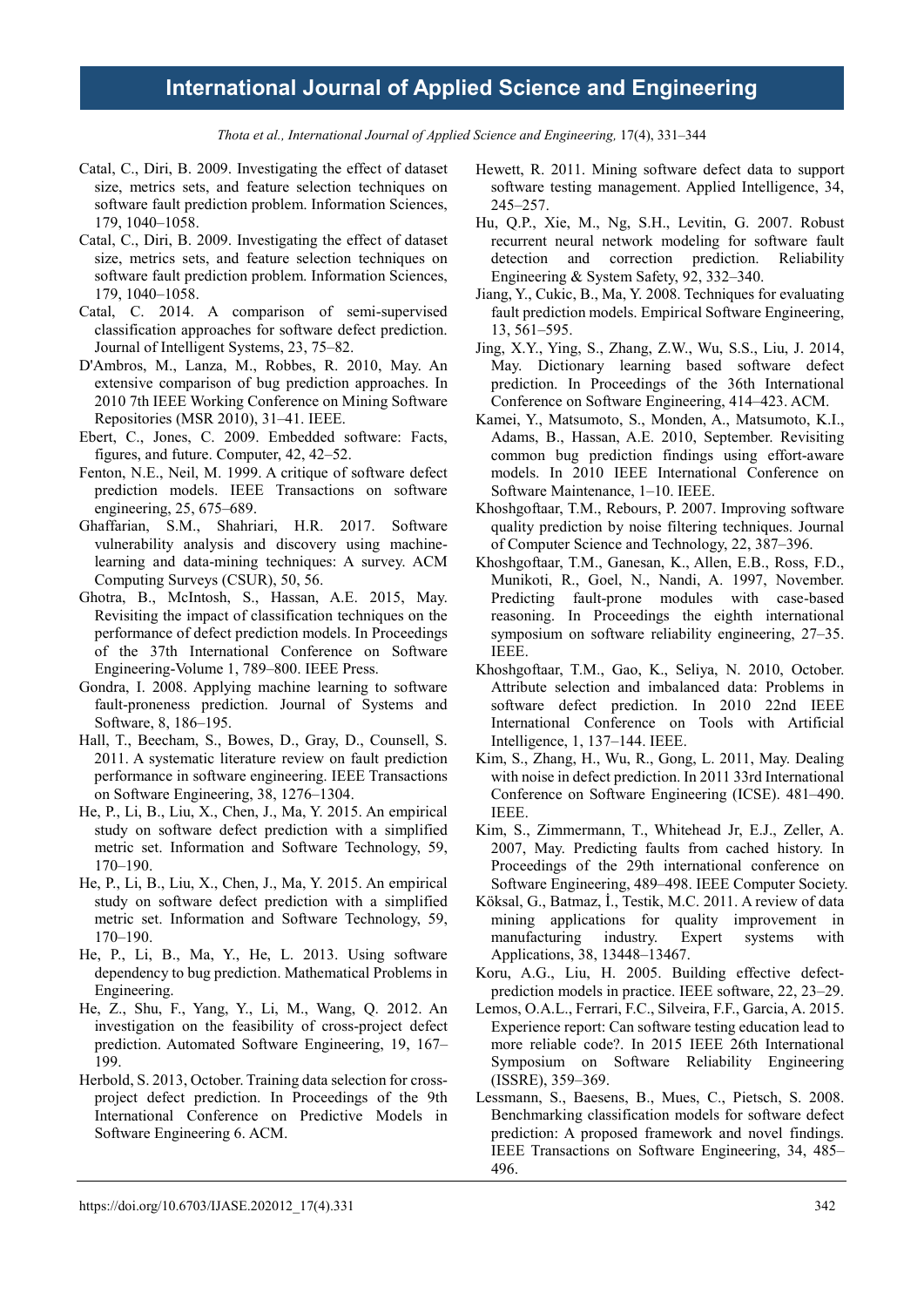*Thota et al., International Journal of Applied Science and Engineering,* 17(4), 331–344

- Lewis, N.D. 1999. Assessing the evidence from the use of SPC in monitoring, predicting & improving software quality. Computers & Industrial Engineering, 37, 157– 160.
- Li, K., Chen, C., Liu, W., Fang, X., Lu, Q. 2014. Software defect prediction using fuzzy integral fusion based on GA-FM. Wuhan University Journal of Natural Sciences, 19, 405–408.
- Li, M., Zhang, H., Wu, R., Zhou, Z.H. 2012. Sample-based software defect prediction with active and semisupervised learning. Automated Software Engineering, 19, 201–230.
- Li, Z., Jing, X.Y., Zhu, X., Zhang, H., Xu, B., Ying, S. 2017. On the multiple sources and privacy preservation issues for heterogeneous defect prediction. IEEE Transactions on Software Engineering.
- Lu, J., Behbood, V., Hao, P., Zuo, H., Xue, S., Zhang, G. 2015. Transfer learning using computational intelligence: a survey. Knowledge-Based Systems, 80, 14–23.
- Ma, Y., Luo, G., Zeng, X., Chen, A. 2012. Transfer learning for cross-company software defect prediction. Information and Software Technology, 54, 248–256.
- Meneely, A., Williams, L., Snipes, W., Osborne, J. 2008, November. Predicting failures with developer networks and social network analysis. In Proceedings of the 16th<br>ACM SIGSOFT International Symposium on ACM SIGSOFT International Symposium on Foundations of software engineering 13–23. ACM.
- Menzies, T., DiStefano, J., Orrego, A., Chapman, R. 2004. Assessing predictors of software defects. In Proc. Workshop Predictive Software Models.
- Mısırlı, A.T., Çağlayan, B., Miranskyy, A.V., Bener, A., Ruffolo, N. 2011, May. Different strokes for different folks: A case study on software metrics for different defect categories. In Proceedings of the 2nd International Workshop on Emerging Trends in Software Metrics, 45– 51. ACM.
- Morrison, P., Herzig, K., Murphy, B., Williams, L. 2015, April. Challenges with applying vulnerability prediction models. In Proceedings of the 2015 Symposium and Bootcamp on the Science of Security, 4. ACM.
- Moshtari, S., Sami, A. 2016, April. Evaluating and comparing complexity, coupling and a new proposed set of coupling metrics in cross-project vulnerability prediction. In Proceedings of the 31st Annual ACM Symposium on Applied Computing, 1415–1421. ACM.
- Nam, J., Pan, S.J., Kim, S. 2013, May. Transfer defect learning. In 2013 35th International Conference on Software Engineering (ICSE), 382–391. IEEE.
- Okutan, A., Yıldız, O.T. 2014. Software defect prediction using Bayesian networks. Empirical Software Engineering, 19, 154–181.
- Peters, F., Menzies, T., Marcus, A. 2013, May. Better cross company defect prediction. In Proceedings of the 10th Working Conference on Mining Software Repositories, 409–418. IEEE Press.
- Premraj, R., Herzig, K. 2011, September. Network versus code metrics to predict defects: A replication study. In

2011 International Symposium on Empirical Software Engineering and Measurement, 215–224. IEEE.

- Radjenović, D., Heričko, M., Torkar, R., Živkovič, A. 2013. Software fault prediction metrics: A systematic literature review. Information and software technology, 55, 1397– 1418.
- Rahman, F., Posnett, D., Devanbu, P. 2012, November. Recalling the imprecision of cross-project defect prediction. In Proceedings of the ACM SIGSOFT 20th International Symposium on the Foundations of Software Engineering, 61. ACM.
- Rajbahadur, G.K., Wang, S., Kamei, Y., Hassan, A.E. 2017, May. The impact of using regression models to build defect classifiers. In 2017 IEEE/ACM 14th International Conference on Mining Software Repositories (MSR) 135–145. IEEE.
- Rana, R., Staron, M., Mellegård, N., Berger, C., Hansson, J., Nilsson, M., Törner, F. 2013, June. Evaluation of standard reliability growth models in the context of automotive software systems. In International Conference on Product Focused Software Process Improvement, 324–329. Springer, Berlin, Heidelberg.
- Roy, P., Mahapatra, G.S., Rani, P., Pandey, S.K., Dey, K.N. 2014. Robust feedforward and recurrent neural network based dynamic weighted combination models for software reliability prediction. Applied Soft Computing, 22, 629–637.
- Ryu, D., Choi, O., Baik, J. 2016. Value-cognitive boosting with a support vector machine for cross-project defect prediction. Empirical Software Engineering, 21, 43–71.
- Selby, R.W., Porter, A.A. 1988. Learning from examples: generation and evaluation of decision trees for software resource analysis. IEEE Transactions on Software Engineering, 14, 1743–1757.
- Shin, Y., Williams, L. 2008, October. An empirical model to predict security vulnerabilities using code complexity metrics. In Proceedings of the Second ACM-IEEE international symposium on Empirical software engineering and measurement, 315–317. ACM.
- Shin, Y., Williams, L. 2011, May. An initial study on the use of execution complexity metrics as indicators of software vulnerabilities. In Proceedings of the 7th International Workshop on Software Engineering for Secure Systems, 1–7. ACM.
- Shin, Y., Williams, L. 2013. Can traditional fault prediction models be used for vulnerability prediction?. Empirical Software Engineering, 18, 25–59.
- Shin, Y., Meneely, A., Williams, L., Osborne, J.A. 2010. Evaluating complexity, code churn, and developer activity metrics as indicators of software vulnerabilities. IEEE Transactions on Software Engineering, 37, 772– 787.
- Song, Q., Shepperd, M., Cartwright, M., Mair, C. 2006. Software defect association mining and defect correction effort prediction. IEEE Transactions on Software Engineering, 32, 69–82.

https://doi.org/10.6703/IJASE.202012\_17(4).331 343